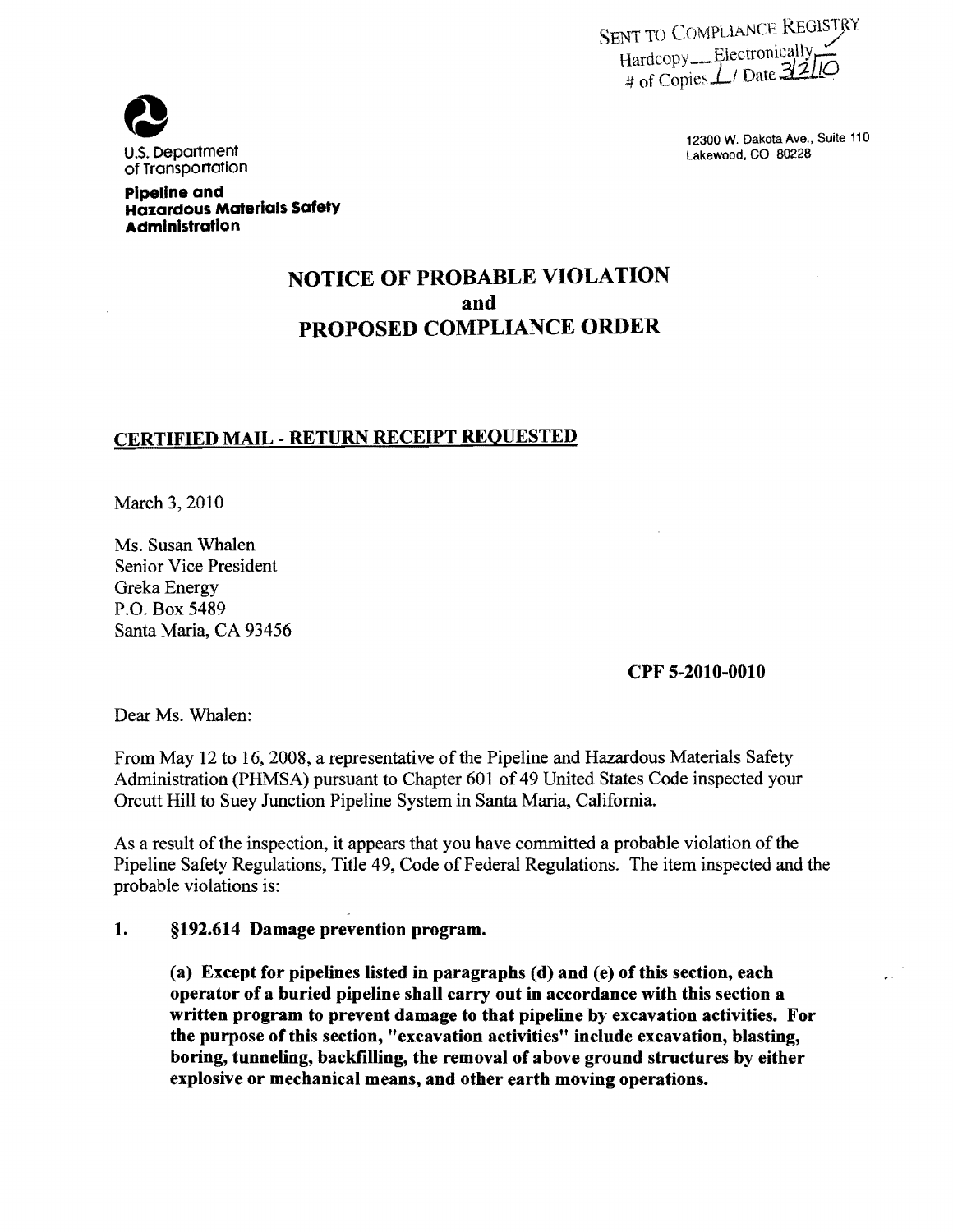At the time of inspection, Greka Energy had not established a Damage Prevention Program as required by §192.416 (b) and (c), unless you meet one of the exceptions of paragraphs §192.614  $(d)$  or (e). It does not appear that the Orcutt Hill to Suey Junction pipeline meets one of those exceptions. A written Damage Prevention Program and implementation of that Program is required for your pipeline.

### Proposed Compliance Order

With respect to item number 1, pursuant to 49 United States Code § 60118, the Pipeline and Hazardous Materials Safety Administration proposes to issue a Compliance Order to Greka Energy Company. Please refer to the *Proposed Compliance Order,* which is enclosed and made a part of this Notice.

#### Response to this Notice

Enclosed as part ofthis Notice is a document entitled *Response Options for Pipeline Operators in Compliance Proceedings.* Please refer to this document and note the response options. Be advised that all material you submit in response to this enforcement action is subject to being made publicly available. If you believe that any portion of your responsive material qualifies for confidential treatment under 5 U.S.C. 552(b), along with the complete original document you must provide a second copy of the document with the portions you believe qualify for confidential treatment redacted and an explanation of why you believe the redacted information qualifies for confidential treatment under 5 U.S.C. 552(b). If you do not respond within 30 days of receipt of this Notice, this constitutes a waiver of your right to contest the allegations in this Notice and authorizes the Associate Administrator for Pipeline Safety to find facts as alleged in this Notice without further notice to you and to issue a Final Order.

In your correspondence on this matter, please refer to **CPF 5-2010-0010** and for each document you submit, please provide a copy in electronic format whenever possible.

Sincerely, Chris Hoidal

Director, Western Region Pipeline and Hazardous Materials Safety Administration

Enclosures: *Proposed Compliance Order Response Options for Pipeline Operators in Compliance Proceedings* 

cc: PHP-60 Compliance Registry PHP-500 J. Kenerson (#120964)